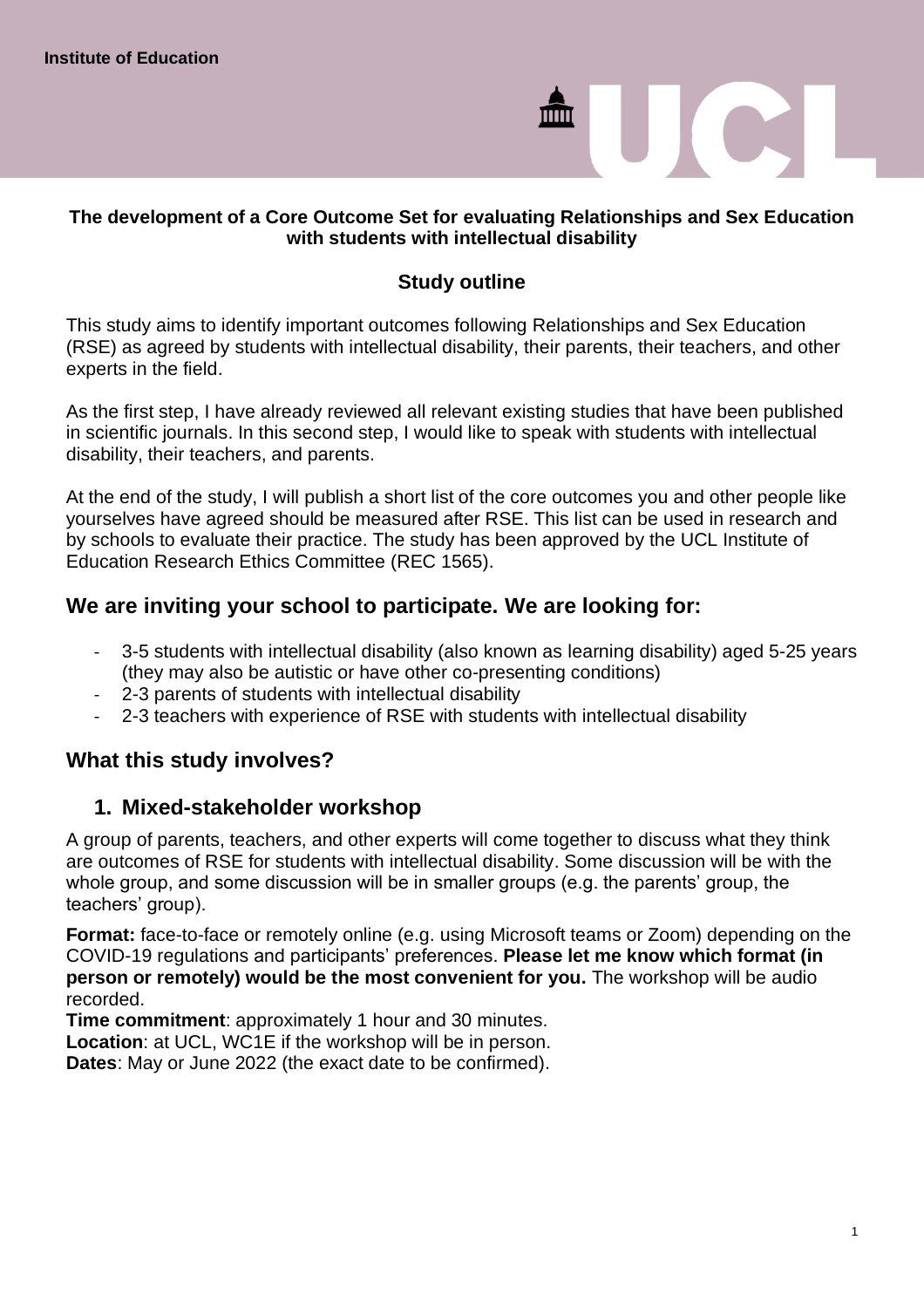# **2. Piloting and co-producing pictorial RSE outcomes**

I would like to invite 3-6 students with intellectual disability to pilot the interviews for RSE outcomes and help in the selection of the most accurate pictures to represent RSE outcomes that will be used in the interviews using Talking Mats.

**Format:** One-to-one face-to-face. **The length**: One interview lasting up to 30 minutes. **Location**: at the student's school. **Dates**: May-June 2022 (provisional).

# **3. Interviews with students with intellectual disability**

I would like to interview 3-5 students (aged 5-25 years) with any level of intellectual disability about their views on important outcomes of RSE. Interviews will be facilitated by either picture sorting activities, arts-based discussions or a diamond ranking activity (images below). Another adult (e.g. a teacher or a parent) may be present. Before each interview, I will ask a parent and/or a teacher information about the student (e.g. communication abilities, interests, current RSE knowledge) to decide the best method and to discuss if there are any topics that should not be discussed for religious or cultural reasons. Only age and developmentally appropriate RSE topics will be discussed with students.

*Picture sorting activity*: this activity involves asking a student to sort pictures under two categories e.g., "OK" or "Do not know" to indicate which topics she or he would like to learn in this curriculum.



- *Visual arts-based session:* A student will be presented with different arts-based material (e.g., water colours, crayons, pictures or play dough) and asked to make a poster or images of what he or she would like to learn in Relationships and Sex Education classes.



- *Diamond ranking activity*: A student will be asked to sort pictures in a diamond shape from most important/interesting topics of this education to the least important/interesting topics and if possible and to tell me why particular topics were indicated as important or not important.